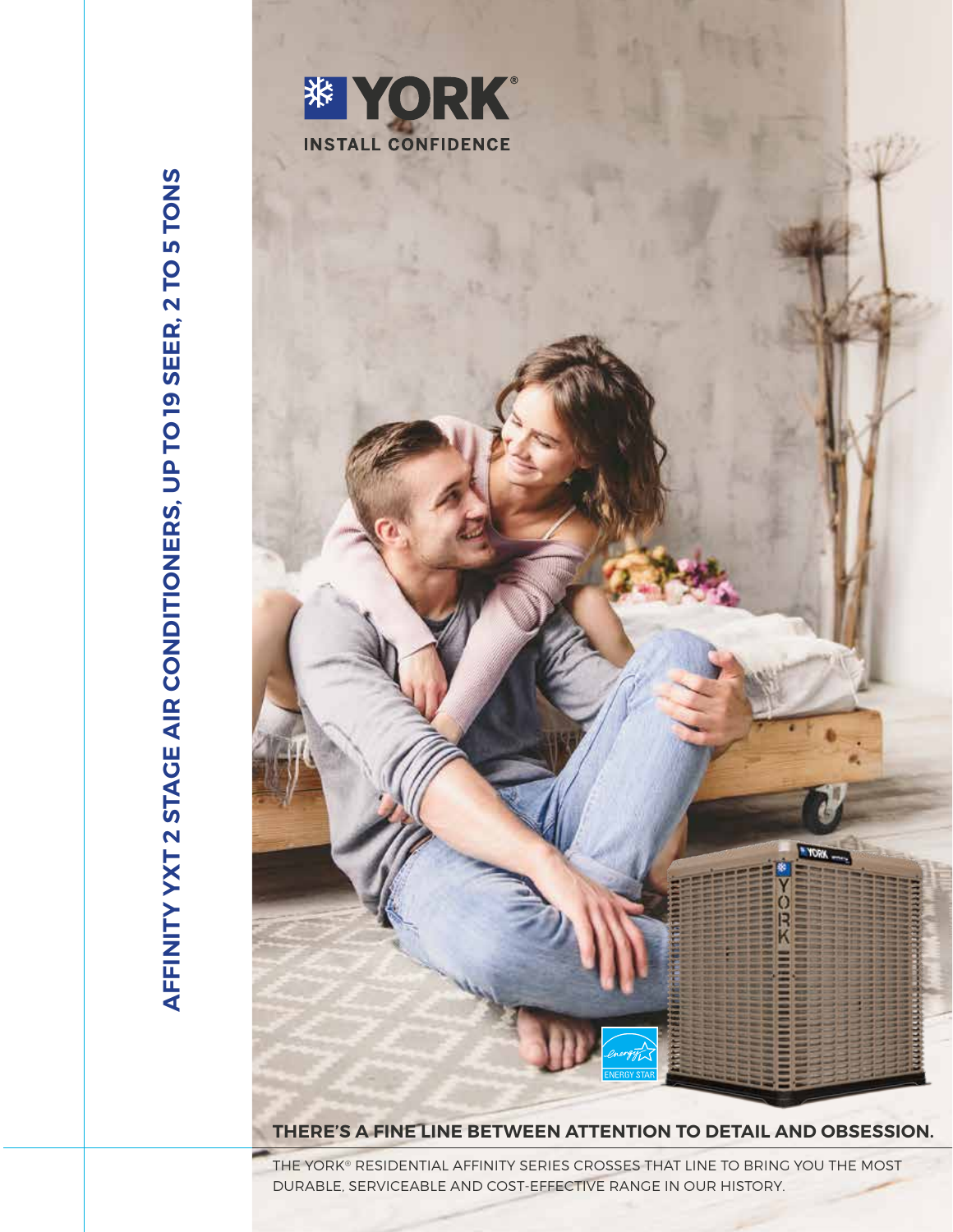## **PERFORMANCE AND DURABILITY**

**All Affinity systems are designed for longlasting reliability and energy-efficient performance.** Replacing an old unit with a high-efficiency Affinity system significantly lowers your electricity costs. But selecting a YORK product does more than save energy, it also helps protect the environment.

- ➊ Safe & reliable operation with high efficiency 2 stage compressor with factory installed compressor blanket
- ➋ Long-lasting, powder coat paint provides a durable, automotive-quality finish that looks great, even after years of outdoor exposure.
- ➌ Durable steel coil guards provide protection against coil damage.
- ➍ Quiet, ECM direct-drive fan design minimizes vibration and sound with swept wing fan
- ➎ Technology proven in our extreme, five-year accelerated test facility.
- **O** Composite base absorbing vibrations









**Proven reliability** More than 315,000 hours of research, five years of accelerated field trials and extreme weather temperatures ranging from 60°C to -30°C.



### **Optimized efficiency** Stronger compact components delivering advanced levels of efficiency.

# **VERY LOW SOUND LEVEL**

### **Advanced manufacturing**

State-of-the-art quality control and assembly processes built upon the manufacturing expertise and high standards of Johnson Controls.



The new YORK **OUICIDITVE** system utilizes a swept-wing fan design, factory installed compressor insulation, composite base and highly efficient compressor technology to provide quieter operation and more energy efficient performance.

### **Designed for efficiency, reliability and comfort**

The innovative Scroll compressor technology in the YORK Affinity Series offers a greater efficiency than models equipped with a traditional compressor, reduces noise and gives you even comfort levels.

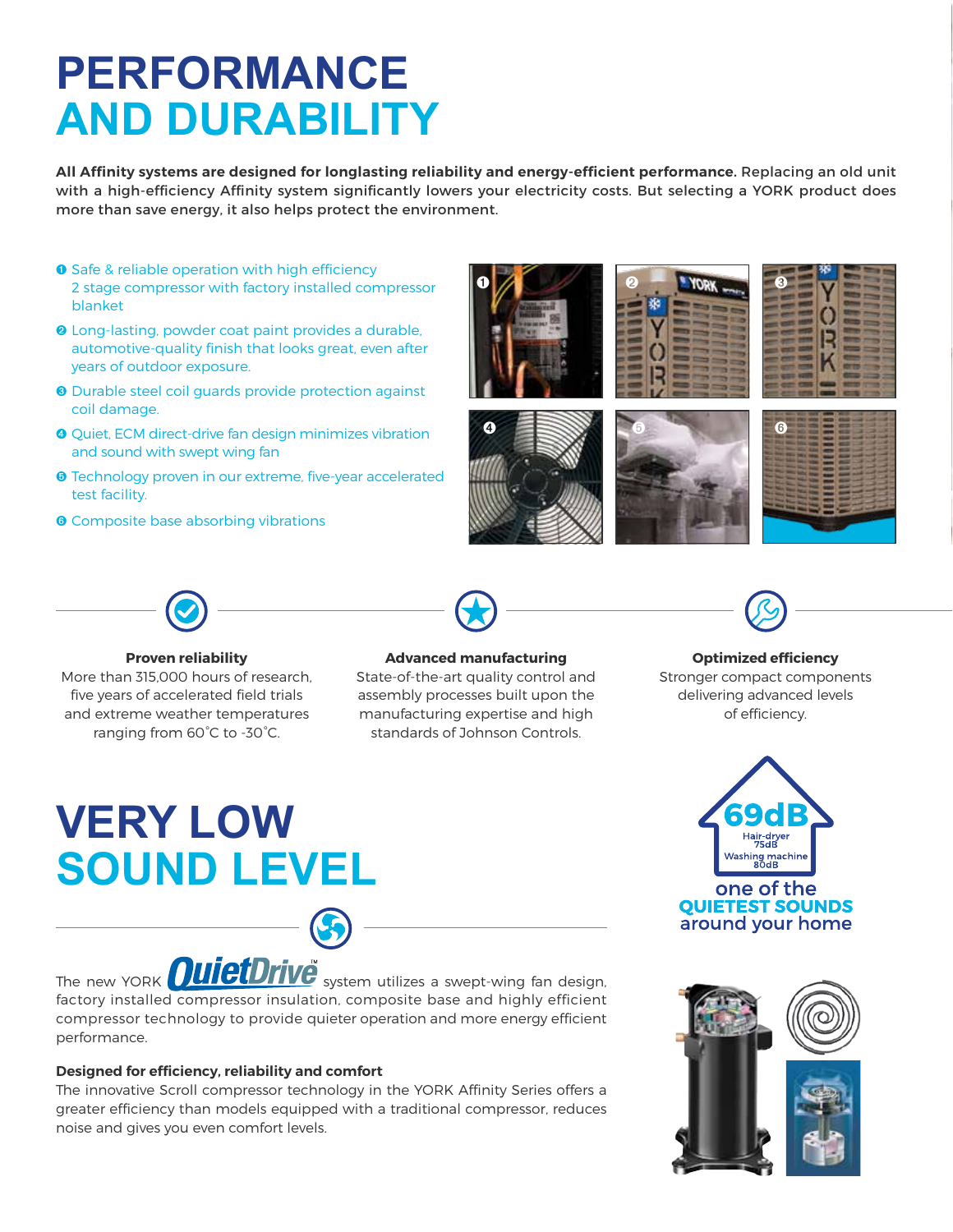

### **Space and budget friendly**

Quiet, small-footprint cabinets deliver big performance with features that meet your needs and fit your budget.

### **Safe for the environment**

YORK uses R-410A refrigerant, which doesn't harm the ozone and keeps your system safe and efficient.

### **Awards and distinctions**

Year after year, YORK units are listed among the best buys and best products on the market by recognized organizations such as Consumer's Digest and Good Housekeeping.

### **FROM THE FACTORY TO YOUR HOME**

### **PROFESSIONALS DEDICATED TO PROVIDING YOU PEACE OF MIND**

YORK designs its products to offer comfort, safety and reliability at all times. This is why they rely on a network of certified contractors with the best technical knowledge for the installation of their systems. They will provide you with the best suitable equipment for your needs and will install your system for maximum reliability and performance.

Service, quality and technical support: because nothing is left to chance, YORK has been represented for over 50 years in Canada by The Master Group, the largest independent distributor in the field of HVAC-R in Canada. For more than 65 years, The Master Group has distinguished itself for its extensive inventory, exceptional customer service and technical expertise. The Master Group is also Platinum winner of the renowned Canada's Best Managed Companies awards in recognition for its performance, service and sustainable growth. An additional insurance for peace of mind for many years.